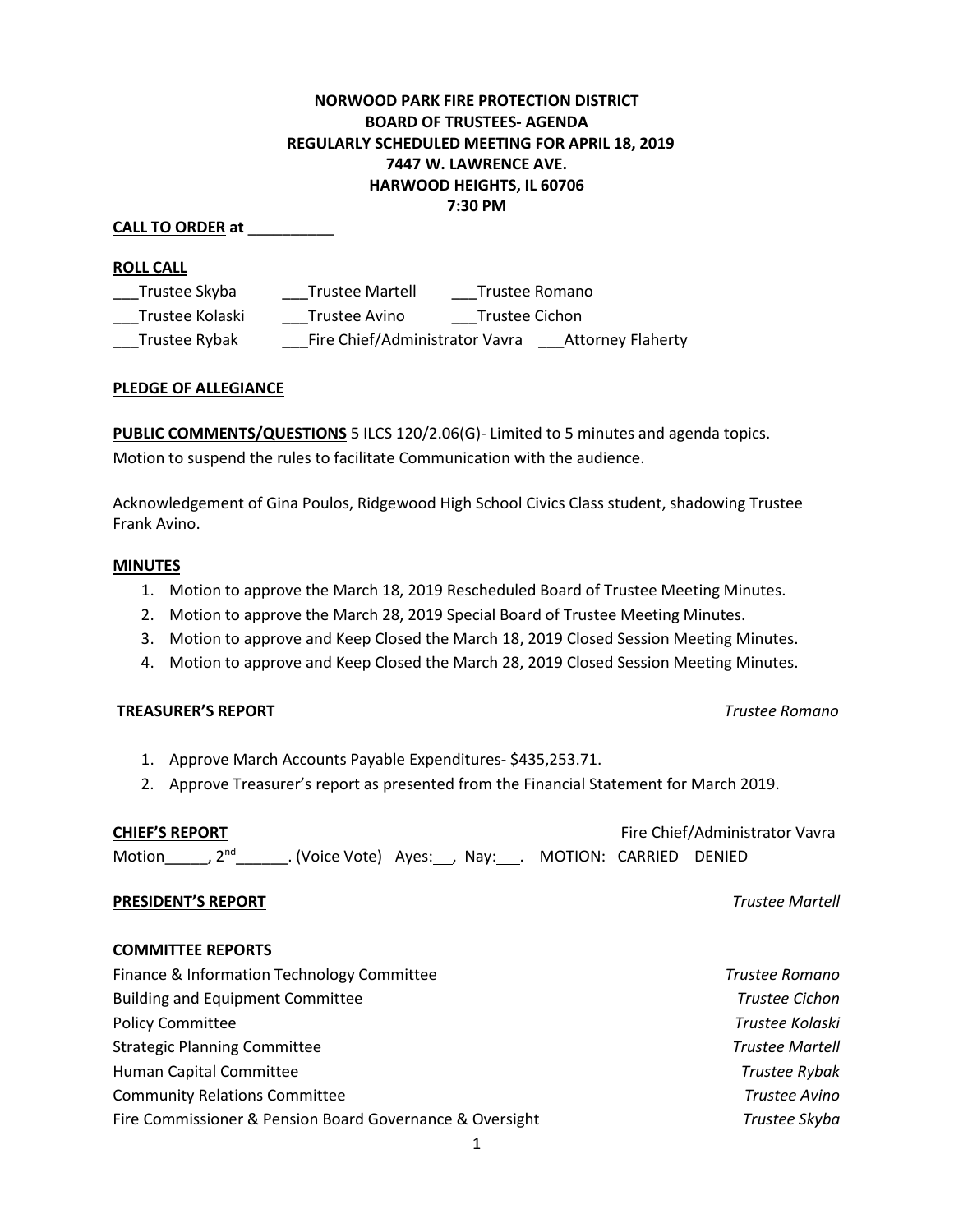### **FIRE COMMISSIONER REPORT**

### **ATTORNEY REPORT**

### **OLD BUSINESS**

*Review, discuss, and/or take action on matters relative on the following:*

1. Motion to approve the Emergency Medical Services contract with Paramedic Services of Illinois beginning July 1, 2019 through June 30, 2022.

Cost of paramedic contract is as follows:

| July 1, 2019 - June 30, 2020 | \$976,308   |
|------------------------------|-------------|
| July 1, 2020- June 30, 2021  | \$995,844   |
| July 1, 2021 - June 30, 2022 | \$1,015,764 |

- 2. Motion to approve \_\_\_\_\_\_\_\_\_\_\_\_\_\_\_\_\_\_\_\_\_\_\_\_ at a cost of \_\_\_\_\_\_\_\_\_\_\_\_\_\_\_\_\_ for 18 full sets of Bunker Gear per the specifications.
- 3. Motion to approve the modifications to Chapter 3 and the Investment Policy (Section G, subsection j) of the Norwood Park Fire Protection District Board of Trustee Policy Manual.

## **NEW BUSINESS**

*Review, discuss, and/or take action on matters relative on the following:*

- 4. Motion to approve the cost to print and distribute the Norwood Park Fire Protection District's Spring 2019 Newsletter, *The Size-Up*, Printing and distribution through \_\_\_\_\_\_\_\_\_\_\_\_\_\_\_\_\_ at a cost not to exceed \$7,000 (including postage).
- 5. Motion to approve changing the renewal date for the group Blue Cross Blue Shield policy to July 1, 2019 from December 1, 2019.
- 6. Motion to approve the installation of improved locks/security throughout the fire station through \_\_\_\_\_\_\_\_\_\_\_\_\_\_\_\_\_\_\_\_\_\_\_ at a cost not to exceed \$15,000.
- 7. Motion to approve the purchase of an inflatable "Smoke House" from \_\_\_\_\_\_\_\_\_\_\_\_\_\_\_ at a cost of \$9,000.
- 8. Motion to approve Norwood Park Fire Protection District's 2018 Annual Report.
- 9. Motion to ratify the following purchase(s): - Triton College in the amount of \$2,250.00 for D/C Blondell's 3 classes and Commander Erlewein 2 classes.
- 10. Motion to approve Resolution #19-4, A Resolution Honoring Mark DeSalvo.
- 1. **CLOSED SESSION** if necessary. Pursuant to Section (2)(c)(1) of the Open Meetings Act (to discuss the appointment, employment, compensation, discipline, performance or dismissal of specific employees of the public body); and/or section  $(2)(c)(11)$  of the Act (pending, probable or imminent litigation).

TIME IN \_\_\_\_\_\_\_ TIME RETURN